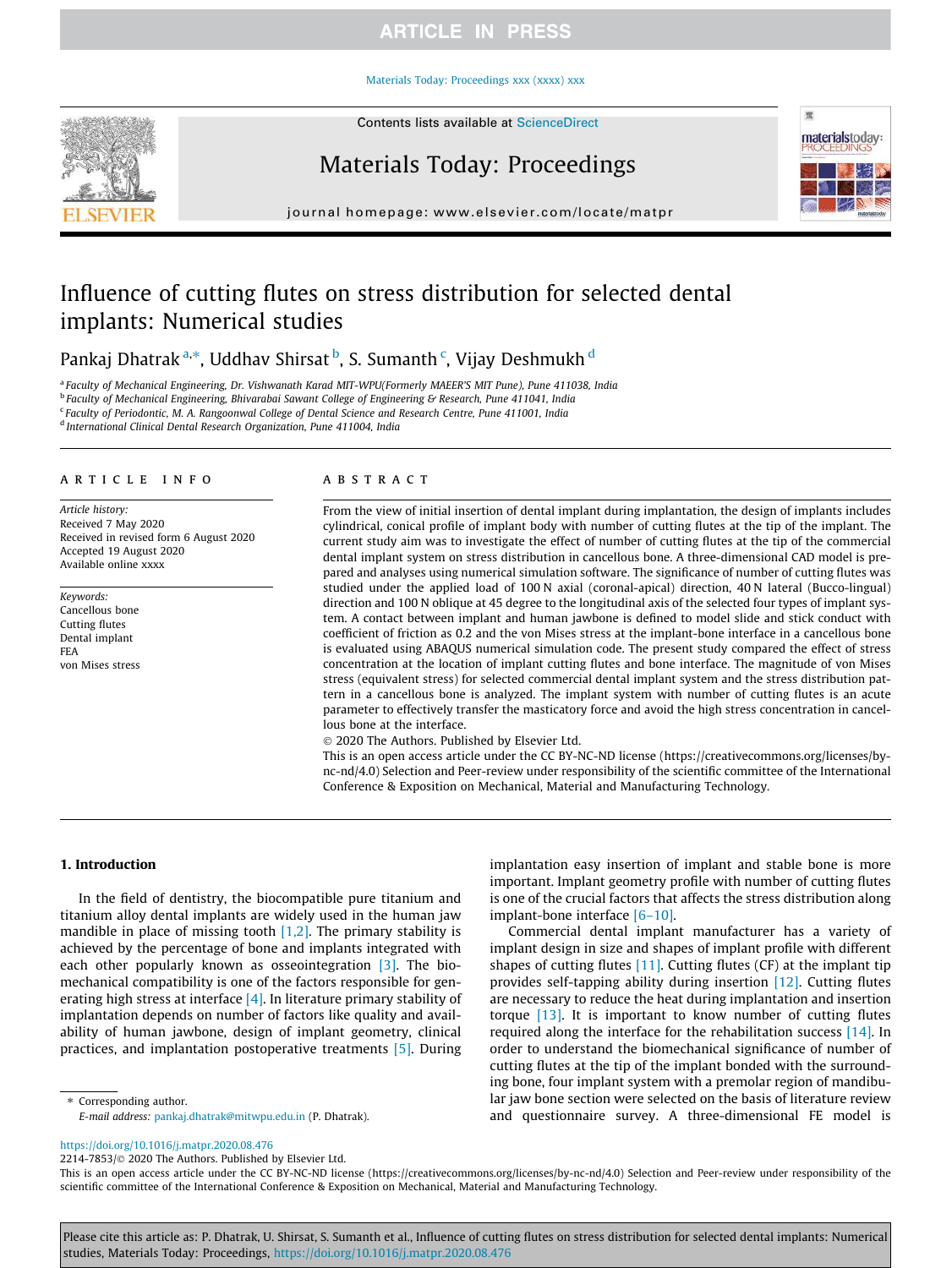

Fig. 1. Commercial Implant system front and bottom view showing the number of cutting flutes (a) IS-1with two cutting flutes (b) IS-2 with three cutting flutes (c) IS-3 with two cutting flutes and (d) IS-4 with three cutting flutes.

prepared using Hypermesh as a pre-processor and the ABAQUS code is used to evaluate the von-Mises stresses at the implantbone interface [15].

#### 2. Implant system

Four implant system (IS) with internal hex connection were selected viz. Ankylos (IS-1), Biohorizon (IS-2), Nobel (IS-3), and Xive (IS-4). The diameter and length of selected implant system (with various thread profile) were namely IS-1 (3.5 mm diameter, 14 mm length), IS-2 (3.4 mm diameter, 15 mm length), IS-3 (3.5 mm diameter, 14 mm length), and IS-4 (3.5 mm diameter, 15 mm length) [16].

#### 3. Modeling and materials

#### *3.1. CAD geometry modeling*

The various profile dimensions like pitch, depth, height of thread, cutting flute profile of the selected dental implant were

### *P. Dhatrak et al. Materials Today: Proceedings xxx (xxxx) xxx*

measured using Projector Profile measuring system [17] whereas the other major dimensions such as diameter, length, taper angle of implant is known from each implant system manufacturer. The implant, abutment, screw, and bone geometry are model using CreO CAD software. The implant system bone modeled as a cuboid shape of dimensions 25 mm height, 18 mm wide and 10 mm thick [6]. The cortical bone thickness is assumed to be 2 mm [18]. The detailed CAD model with cutting flutes of each implant system is shown in the Fig. 1.

### *3.2. Finite element modeling (FE Modeling)*

#### *3.2.1. FE mesh modeling*

To perform the numerical simulation, a quadratic 3D tetrahedral element is used to model the implant, abutment, screw and bone with average element size of 0.1 mm whereas the premolar dental crown has been modeled with linear quadrilateral element with average size of 0.2 mm. Mesh convergence is mainly depends on the number of element and the mesh structure [19,20]. The cutsection of implant prosthetic mesh refinement at different contact zone (Fig. 2(b)) were used to control numerical simulation time [21,22]. The cortical and cancellous bone near the implant surface is modelled with fine mesh to accurately capture the stresses whereas the bone area away from the interface is modelled with coarse mesh as shown in Fig.  $2(c)$ . The total number of elements and nodes in selected implant system is approximately 671000- 847000 and 144000-177000 respectively shown in Table 1.

### *3.2.2. Implant-bone zone*

Implant stability is achieved by means of implant thread profile surface bonded with surrounding bone tissues along the implantbone interface [23]. A friction contact is defined to simulate the implant-bone interface condition [24,25]. In the current study, the implant-cancellous bone and the implant-cortical bone inter-

| Table 1 |  |                                    |  |
|---------|--|------------------------------------|--|
|         |  | FE entities in the implant system. |  |

| Implant system | Number of elements | Number of nodes |
|----------------|--------------------|-----------------|
| $IS-1$         | 671.000            | 144.000         |
| $IS-2$         | 783.000            | 158,000         |
| $IS-3$         | 837.000            | 167.000         |
| $IS-4$         | 847.000            | 177.000         |
|                |                    |                 |



Fig. 2. FE model of implant system (a) loads and boundary condition applied on implant system (b) Cut section of mesh model of implant with bone (c) Mesh enhancement at the interface.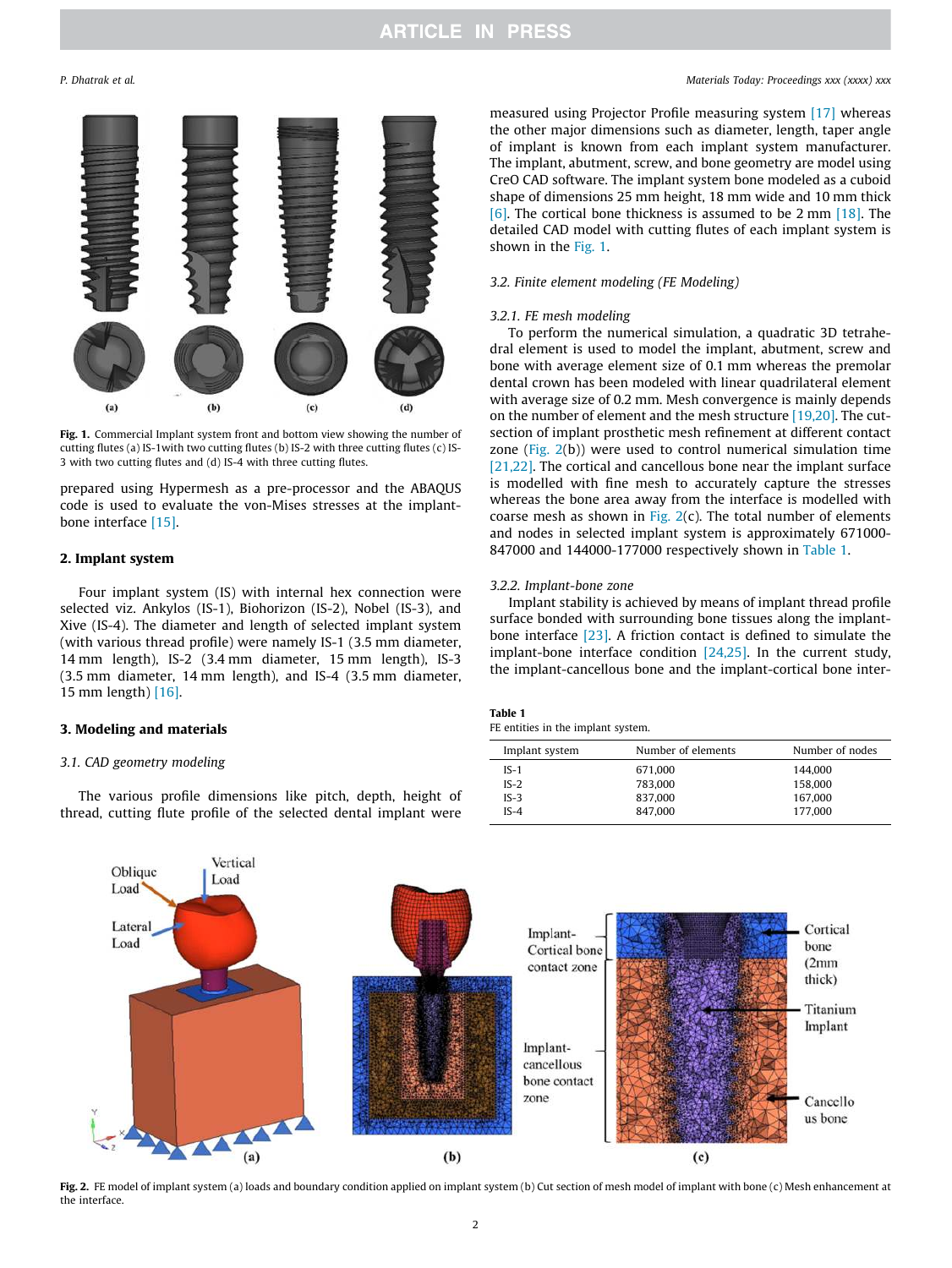#### Table 2

Mechanical Properties of Implant System.

| Implant system components   | <b>Materials</b> | E(MPa)  |      | References  |
|-----------------------------|------------------|---------|------|-------------|
| Implant, Abutment and Screw | Titanium alloy   | 110,000 | 0.33 | [9,21,27]   |
| Hard jawbone                | Cortical bone    | 13,700  | 0.26 | [2, 14, 27] |
| Soft jawbone                | Cancellous bone  | 1370    | 0.31 | [14, 21]    |
| Crown                       | Porcelain        | 70,000  | 0.19 | [9]         |



Fig. 3. von Mises stress results comparison between numbers of cutting flutes under 100 N vertical load.



Fig. 4. von Mises stress results comparison between numbers of cutting flutes under 40 N Lateral load.

face is modeled as nonlinear contact zone with coefficient of friction is consider as 0.2 in a numerical simulation  $[18]$  whereas the implant-abutment, abutment-screw, screw-implant, abutment-crown interface is considered to be a rigid [26].

### *3.2.3. Mechanical properties*

Titanium alloy (Grade IV – Ti-6Al-4V) widely utilized as biocompatible material in the field of implant dentistry. The mechanical properties such as Young's Modulus (E), Poisson Ratio  $(\mu)$  of implant system components are shown in Table 2.

#### *3.2.4. Load and boundary conditions*

Vertical and lateral forces mainly induce due to mastication and horizontal motion of the mandible. Based on previous literature three loading conditions were simulated in FE simulation [22,28– 30]. Masticatory forces induced compressive force whereas transverse forces were induced due to position of tooth cups and horizontal movement of the mandible [31]. An occlusal tooth in



Fig. 5. von Mises stress results comparison between numbers of cutting flutes under 100 N oblique 45° load.

contact normally results in 3-directional forces defined in the present study. A vertical compressive load (mastication force) of 100 N [32,33] along the axis of implant, lateral load (lateral movement of mandible during mastication) of 40 N [34] in Bucco-lingual direction (cheek-tongue direction) and an oblique load (100 N) at  $45^{\circ}$ inclination to longitudinal axis of implant (due to motion of mandible & inclination of tooth cusps) [35–37] were applied to occlusal plane of the crown to analyze the stress distribution in the cancellous bone in the vicinity of implant-bone interface. The oblique load is applied as a vertical and horizontal component of force on the crown surface. The bottom and lateral side bone nodes of FE model were constraints in 3 directions with degree of freedom zero. A contact stress analysis was performed using Abaqus software [38,39] with loads and constraints shown in Fig. 2(a).

#### 4. Result and discussion

Self-tapping capability of implant tip is improved using cutting flutes [13]. In the present study the commercial model IS-1 and IS-3 has two cutting flutes (CF-2) and model IS-2 and IS-4 has three cutting flutes (CF-3). Implant flute design consists of some variables, which includes shape of flutes, length, depth, and number of flutes. All design iteration with change in number of cutting flutes were compared with the original cutting flutes provided at the tip of implant. Comparison between the selected dental implant system for von Mises stress results under applied vertical load, lateral load and oblique load are presented in Figs. 3–5, respectively.

In Model IS-1 (CF-2) the von Mises stress in the cancellous bone near the flutes and bone interface under 100 N vertical, 40 N lateral and 100 N oblique were 5.64, 6.25 and 10.38 MPa respectively (Fig. 6). These stresses were 10.8–59.9% larger than CF-3 models while 22–35.15% larger than CF-4 models, except vertical loading conditions. In Model IS-2 (CF-3) the von Mises stress in the cancellous bone near the flutes and bone interface under 100 N vertical, 40 N lateral and 100 N oblique were 5.72, 4.91 and 9.22 MPa

#### *P. Dhatrak et al. Materials Today: Proceedings xxx (xxxx) xxx*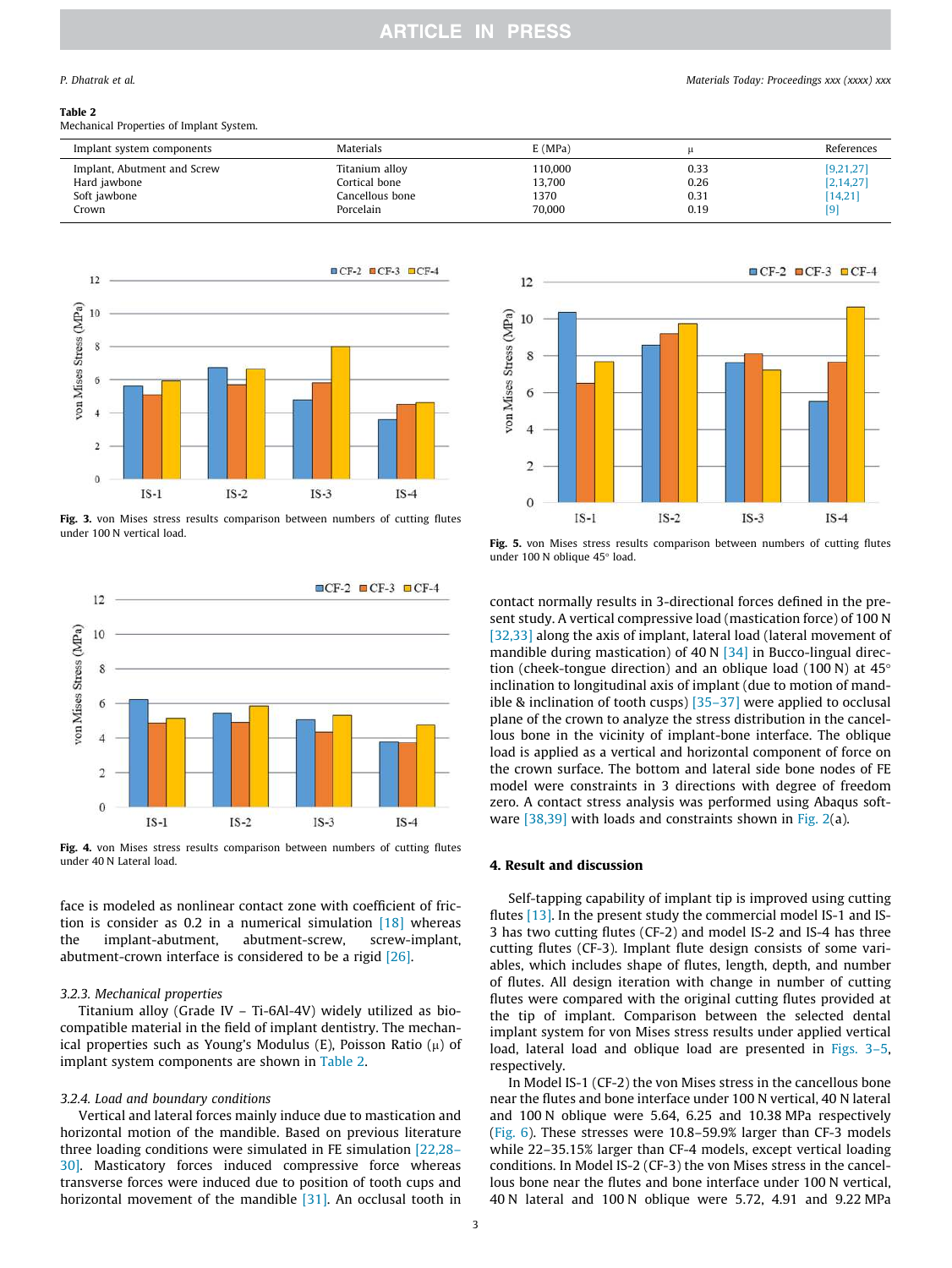## **ARTICLE IN PRESS**

| Implant | Loading          | Von Mises                                                                                         | Cancellous bone cut section stress plots |        |        |
|---------|------------------|---------------------------------------------------------------------------------------------------|------------------------------------------|--------|--------|
| System  | Conditions       | Stress (MPa)                                                                                      | $CF-2$                                   | $CF-3$ | $CF-4$ |
|         | Vertical<br>Load | $-5.91$<br>5.25<br>4.60<br>3.94<br>3.29<br>2.63<br>1.98<br>1.32<br>0.67<br>0.02<br>No result<br>٠ | (a)                                      |        |        |
| $IS-1$  | Lateral<br>Load  | 6.25<br>5.56<br>4.86<br>4.17<br>3.48<br>2.79<br>2.10<br>1.40<br>0.71<br>0.02<br>No result         | (b)                                      |        |        |
|         | Oblique<br>Load  | 10.38<br>9.23<br>8.08<br>6.93<br>$-5.78$<br>4.63<br>3.48<br>2.33<br>$-1.18$<br>0.03<br>No result  | (c)                                      |        |        |

Fig. 6. Cancellous bone (cut-section view) showing von Mises stress distribution near cutting flutes implant-bone interface of original Implant system (IS-1) under vertical (a), lateral (b) and oblique load (c).



Fig. 7. Cancellous bone (cut-section view) showing von Mises stress distribution near cutting flutes implant-bone interface of original Implant system (IS-2) under vertical (a), lateral (b) and oblique load (c).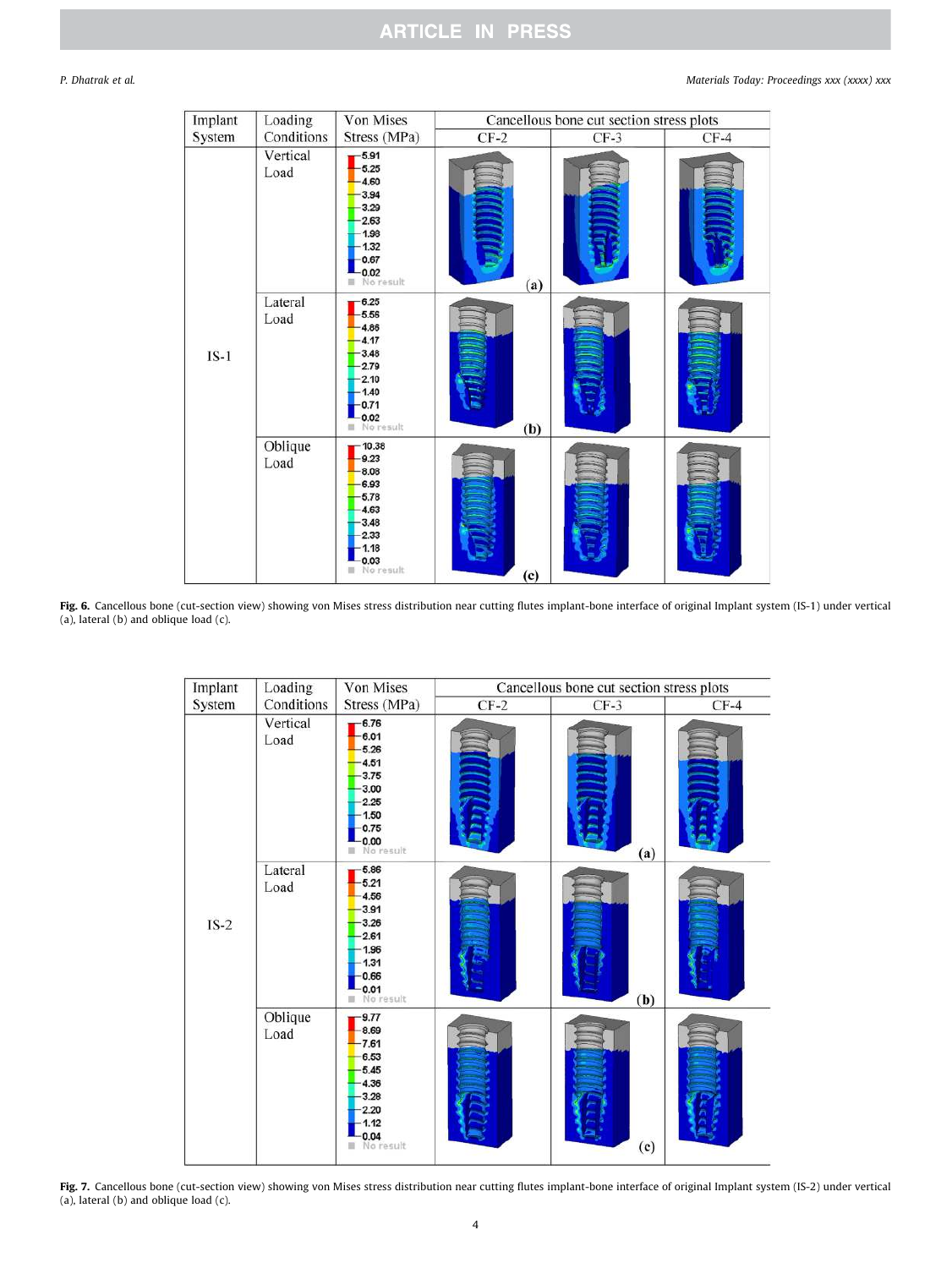

Fig. 8. Cancellous bone (cut-section view) showing von Mises stress distribution near cutting flutes implant-bone interface of original Implant system (IS-3) under vertical (a), lateral (b) and oblique load (c).

respectively (Fig. 7). Shu-Wei Wu et al. [12] study shows that insertion torque value of the nonfluted implant is considerably higher than that of the fluted implant which ultimately increase the stress at bone level. The von Mises stress in the cancellous bone near the flutes and bone interface under 100 N vertical and 40 N lateral is increased by 18.1 and 15.9% in comparison with model CF-2 and CF-4 respectively while 100 N oblique it will decrease by 6.94% in model CF-2 and increased by 5.9% in model CF-4.

In Model IS-3 (CF-2) the von Mises stress in the cancellous bone near the flutes and bone interface under 100 N vertical, 40 N lateral and 100 N oblique were 4.77, 5.04 and 7.61 MPa respectively (Fig. 8). The von Mises stress in the cancellous bone near the flutes and bone interface under 100 N oblique load (Fig. 5) is decreased by 6.5% with model CF-3 but its eventually reduce the primary stability [23] and increased by 5.1% with model CF-4 whereas under lateral load (Fig. 4) it is increased by 16.1% in model CF-3 and decreased by 5.4% with model CF-4. Under vertical load (Fig. 7) the von Mises stress value is decreased by 18.1 and 40.3% with model CF-3 and CF-4 respectively. In Model IS-4 (CF-3) the von Mises stress in the cancellous bone near the flutes and bone interface under 100 N vertical, 40 N lateral and 100 N oblique were 4.51, 3.74 and 7.65 MPa respectively (Fig. 9). The von Mises stress in the cancellous bone near the flutes and bone interface under 100 N vertical (Fig. 3) and 100 N oblique (Fig. 5) were larger than 38.5 and 24.9% than model CF-2. Similarly, the stress values were smaller than 3.0 and 28.3% with model CF-4.

In one of the comparative study by  $\lim$  R. et al.  $[40]$  shows that, the implant with a modified cutting flute design significantly reduced the insertion torque compared to implants with a traditional cutting flutes thread, and resulted in a different healing pattern that may be beneficial to improve stability. Compared with all three cutting flutes model in the present study, IS-2 and IS-3 shows

minimum stress difference at the interface under oblique and lateral loading. Similarly, model IS-1, IS-2 and IS-4 shows minimum stress variation at the interface under vertical loading. The model IS-1 and IS-4 under oblique loads and model IS-3 under vertical load shows large variation in the stress near the cutting flutes implant-bone interface.

### 5. Conclusions

Present study compared the von Mises stress results obtained from original cutting flutes models with those simulated for the range of number of cutting flutes from numerical analysis. The maximum von Mises stress is concentrated near the cutting flutes zone during the masticatory force. The influence of number of cutting flutes of all selected implant system on stress distribution pattern at implant-bone interface was evaluated. Stress distribution in all models of implant system at the interface near the cutting flutes appeared to be symmetrical under all loading conditions. Stress in the model IS-3 (CF-2) is much smaller than the model CF-4 under applied vertical load. IS-4 (CF-3) system shows minimum stress with the model CF-2. Similarly, IS-2 (CF-3) system shows minimum stress under oblique loading condition. Implant system with CF-4 is not recommended as it gives higher stress concentration at the bone-implant interface near the cutting flutes. From the present study though the cutting flutes helps in implantation, still implant system with two cutting flutes (CF-2) is recommended as it will produce less stress concentration at the interface near the cutting flutes edges. The implant system with number of cutting flutes is an acute parameter to effectively transfer the masticatory force and avoid the high stress concentration region into cancellous bone.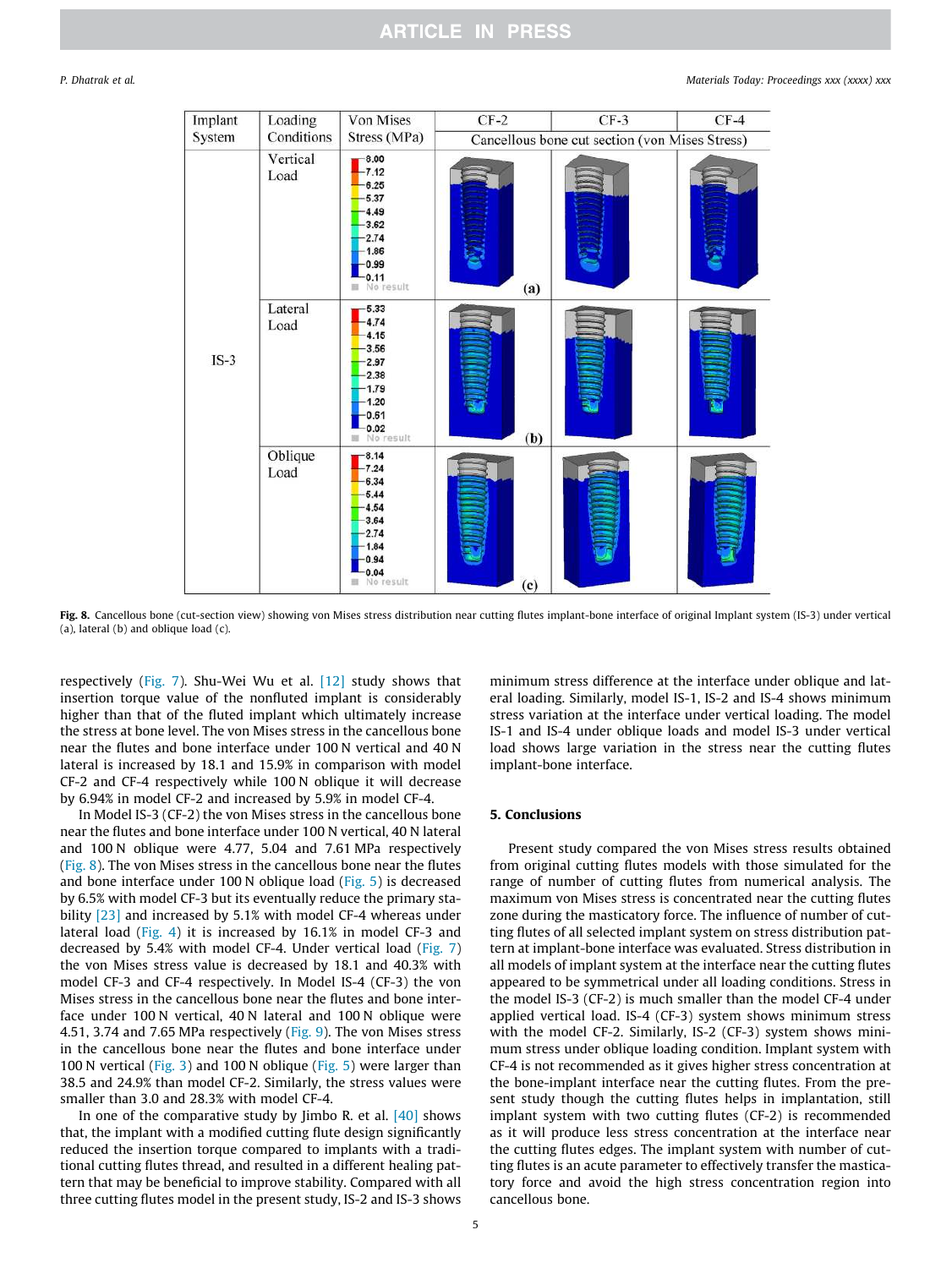| Implant | Loading          | Von Mises                                                                                          | $CF-2$                                         | $CF-3$ | $CF-4$ |
|---------|------------------|----------------------------------------------------------------------------------------------------|------------------------------------------------|--------|--------|
| System  | Conditions       | Stress (MPa)                                                                                       | Cancellous bone cut section (von Mises Stress) |        |        |
|         | Vertical<br>Load | $-4.65$<br>4.13<br>3.62<br>$-3.10$<br>2.59<br>2.07<br>1.56<br>1.04<br>$-0.52$<br>0.01<br>No result |                                                | (a)    |        |
| $IS-4$  | Lateral<br>Load  | 4.76<br>4.23<br>3.71<br>3.18<br>2.65<br>2.13<br>1.60<br>1.07<br>0.55<br>0.02<br>No result<br>這     |                                                | (b)    |        |
|         | Oblique<br>Load  | 10.68<br>9.51<br>8.33<br>$-7.15$<br>5.97<br>4.79<br>3.62<br>2.44<br>1.26<br>0.08<br>No result<br>題 |                                                | (c)    |        |

Fig. 9. Cancellous bone (cut-section view) showing von Mises stress distribution near cutting flutes implant-bone interface of original Implant system (IS-4) under vertical (a), lateral (b) and oblique load (c).

### CRediT authorship contribution statement

Pankaj Dhatrak: Conceptualization, Data curation, Formal analysis, Investigation, Methodology, Resources, Software, Validation, Writing - original draft. **Uddhav Shirsat:** Investigation, Project administration, Supervision, Visualization, Writing - review & editing. S. Sumanth: Data curation, Methodology, Visualization. Vijay Deshmukh: Methodology, Writing - review & editing.

#### Declaration of Competing Interest

The authors declare that they have no known competing financial interests or personal relationships that could have appeared to influence the work reported in this paper.

#### Acknowledgement

The author(s) received no financial support for the research, authorship, and/or publication of this article.

### References

- [1] S. Faegh, S. Muftu, Load transfer along the bone–dental implant interface, J. Biomech. 43 (2010) 1761–1770.
- [2] R. Vayron, V.-H. Nguyen, R. Bosc, S. Naili, G. Haiat, Finite element simulation of ultrasonic wave propagation in a dental implant for biomechanical stability assessment, Biomech. Model. Mechanobiol. (2015), doi: 10.100/s 10237-015- 0651-7.
- [3] S.-K. Chien, S.-S. Hsue, C.-S. Lin, T.-F. Kuo, D.-J. Wang, Jen-Chang Yang, Sheng-Yang Lee, Influence of threaded design on dental implant osseointegration

assayed using the lan-yu mini-pig model, J. Med. Biol. Eng. (2017), https://doi. org/10.1007/s40846-017-0240-6.

- [4] M. Shi, H. Li, X. Liu, Multidisciplinary design optimization of dental implant based on finite element method and surrogate models, J. Mech. Sci. Technol. 31 (10) (2017) 5067–5073.
- [5] Pankaj Dhatrak, Uddhav Shirsat, Vijay Deshmukh, Sumanth S., 2018, Fatigue Life Prediction of commercial dental implant using analytical approach and verification by FEA, Proceedings of Fatigue, Durability and Fracture Mechanics, Lecture Notes in Mechanical Engineering 203-212, https://doi.org/10.1007/ 978-981-10-6002-1\_16. (2018).
- [6] S. Kamal Jalali, R. Yarmohammadi, F. Maghsoudi, Finite element stress analysis of functionally graded dental implant of a premolar tooth, J. Mech. Sci. Technol. 30 (11) (2016) 4919–4923, https://doi.org/10.1007/s12206-016-1011-y.
- [7] M. Ghadiri, N. Shafiei, Sadegh Hemmati Salekdeh, Parya Mottaghi, Tahereh Mirzaie, Investigation of the dental implant geometry effect on stress distribution at dental implant-bone interface, J. Braz. Soc. Mech. Sci. Eng. (2016), https://doi.org/10.1007/s40430-015-0472-8.
- [8] P. Ausiello, P. Franciosa, M. Martorelli, D.C. Watts, Effects of thread features in osseo-integrated titanium implants using a statistics-based finite element method, Dent. Mater. 28 (2012) 919–927.
- [9] J. Chen, Z. Zhang, X. Chen, C. Zhang, G. Zhang, X.u. Zhewu, Design and manufacture of customized dental implants by using reverse engineering and selective laser melting technology, J. Prosth. Dentis. 112 (5) (2014) 1088–1095.
- [10] T. Li, K. Hub, L. Cheng, Y. Ding, Y. Ding, J. Shao, L. Kong, Optimum selection of the dental implant diameter and length in the posterior mandible with poor bone quality - A 3D finite element analysis, Appl. Math. Model. 35 (2011) 446-456.
- [11] H. Abuhussein, G. Pagni, A. Rebaudi, H.L. Wang, The effect of thread pattern upon implant osseointegration, Clin. Oral Implant Res. 21 (2010) 129–136, https://doi.org/10.1111/j.1600-0501.2009.01800.x.
- [12] W.u. Shu-Wei, C.C. Lee, F.u. Ping-Yuen, S.C. Lin, The effects of flute shape and thread profile on the insertion torque and primary stability of dental implants, J. Med. Eng. Phys. 34 (2012) 797–805.
- [13] M.B. Bickley, D.P. Hanel, Self-tapping versus standard tapped titanium screw fixation in the upper extremity, J. Hand Surg. 23 (2) (1998) 308–311.
- [14] Marcelo Bighetti Toniollo, Ana A three-dimensional finite element analysis of the stress distribution on morse taper implants surface, J. Prosthodon. Res. 57 (3) (2013) 206–212.